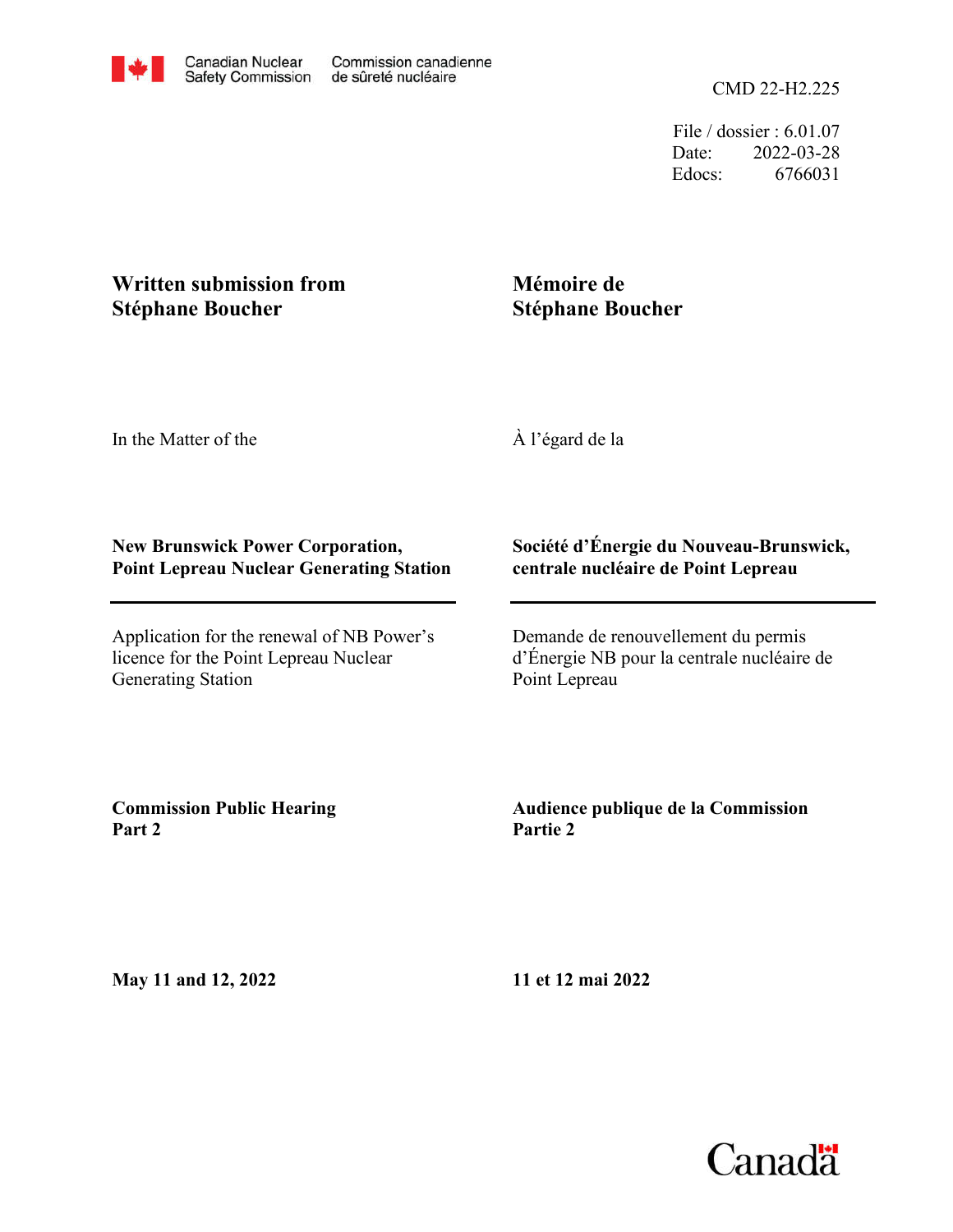March 21, 2022

Canadian Nuclear Safety Commission 280 Slater Street, P.O. Box 1046 Ottawa, ON K1P 559

Email: [interventions@cnsc-ccsn.gc.ca](mailto:interventions@cnsc-ccsn.gc.ca)

CNSC Registrar:

**Subject:** NB Power - Renewal of the Point Lepreau Power Operating License

My name is Stéphane Boucher and I am a second-generation employee at Point Lepreau Generating Station.

I am writing to provide support for our station's 25-year license renewal because I believe in the importance of the work we do at Point Lepreau and I am proud of our commitment to safety, the environment and to generating reliable electricity for the people of New Brunswick. I submitted an intervention for our last license renewal hearing and I am pleased to do so again this time.

I am a professional engineer but my introduction to the station was first through my father, a long-time employee who has since retired, and then as a summer student for four years in the Public Affairs and Mechanical Maintenance departments. During that time, I gained insight into how our performance as individual employees and as a station impacts our community and the people who use the electricity we generate. These were lessons that have influenced my education and my work throughout my career.

Over the past 20 years, I have worked in a variety of roles with progressive responsibility, including both during the refurbishment project and during operations, as a field engineer, as a design engineer and as a supervising engineer.

As the son of a Point Lepreau worker, I grew up with the values of safety culture at home. I learned to never take anything for granted, to validate everything and consider the consequences of my actions. I learned this before I ever entered the station. I believe there are many families in our community who share those values in their homes because someone in the family works at our station and has learned these important lessons in their work life. It is enshrined in us and becomes part of who we are as people and members of our community.

As a design engineer my mandate is to protect the design basis and to ensure that what I do in my work will always first and foremost preserve or enhance the safety basis inherent in our station design in order to protect the safety of the public and the environment. I have witnessed this same commitment in my co-workers.

As engineers we take a vow to work in a manner that ensures safety above all else. At Point Lepreau, I feel supported in my personal commitment to do that through the ongoing training,